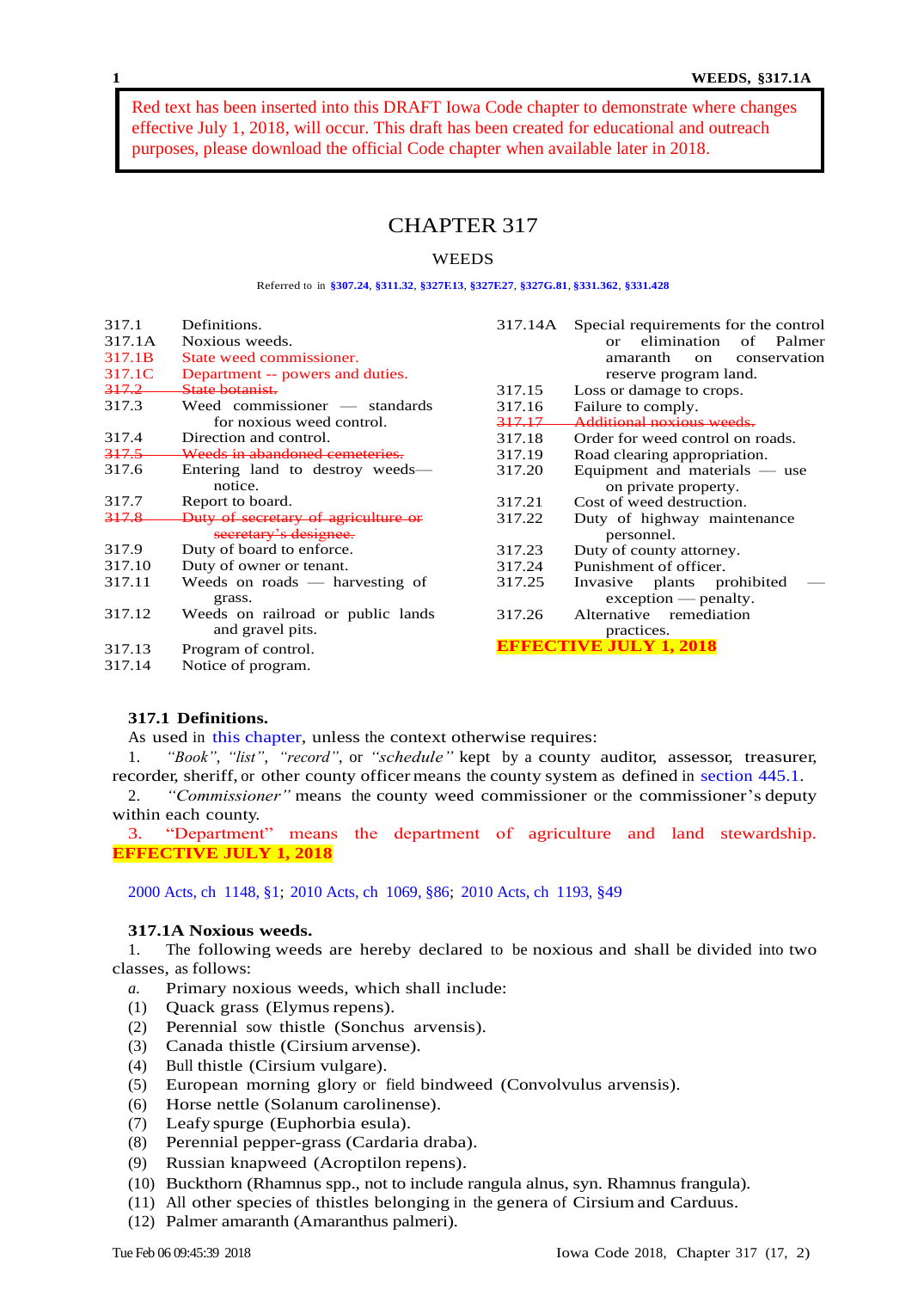- *b.* Secondary noxious weeds, which shall include: **3**
- (1) Butterprint (Abutilon theophrasti) annual.
- (2) Cocklebur(Xanthium strumarium) annual.
- (3) Wild mustard (Sinapis arvensis) annual.
- (4) Wild carrot (Daucus carota) biennial.
- (5) Buckhorn (Plantago lanceolata) perennial.
- (6) Sheep sorrel (Rumex acetosella) perennial.
- (7) Sour dock (Rumex crispus) perennial.
- (8) Smooth dock (Rumex altissimus) perennial.
- (9) Poison hemlock (Conium maculatum).
- (10) Multiflora rose (Rosa multiflora).
- (11) Wild sunflower (wild strain of Helianthus annuus L.) annual.
- (12) Puncture vine (Tribulusterrestris) annual.
- (13) Teasel (Dipsacus spp.) biennial.
- (14) Shattercane (Sorghum bicolor) annual.

2. *a.* The multiflora rose (Rosa multiflora) shall not be considered a secondary noxious weed when cultivated for or used as understock for cultivated roses or as ornamental shrubs in gardens, or in any county whose board of supervisors has by resolution declared it not to be a noxious weed.

*b.* Shattercane (Sorghum bicolor) shall not be considered a secondary noxious weed when cultivated or in any county whose board of supervisors has by resolution declared it not to be a noxious weed.

3. A plant is also declared to be a noxious weed as provided in rules adopted by the department pursuant to chapter 17A. The department's determination shall be based on a finding that the plant is competitive, persistent, or pernicious, and may directly or indirectly injure or cause damage to crops, other useful plants, livestock, or poultry; irrigation, land, public roads, fish or wildlife resources; or the public health. **EFFECTIVE JULY 1, 2018**

[S13, §1565-b; C24, 27, 31, 35, §4818; C39, §**4829.01;** C46, 50, 54, 58, 62, 66, 71, 73, 75, 77, 79, 81, §317.1]

85 [Acts, ch 171, §1;](https://www.legis.iowa.gov/docs/acts/1985/CH0171.pdf) [2000 Acts, ch 1154, §20](https://www.legis.iowa.gov/docs/acts/2000/CH1154.pdf) C2001, §317.1A [2010 Acts, ch 1061, §108;](https://www.legis.iowa.gov/docs/acts/2010/CH1061.pdf) [2011 Acts, ch 34,](https://www.legis.iowa.gov/docs/acts/2011/CH0034.pdf) §79; 2017 Acts, ch 101, §2 See also §199.1 Subsection 1, paragraph a, NEW subparagraph (12)

# **317.1B State weed commissioner.**

The secretary of agriculture may appoint a state weed commissioner to aid in the administration of this chapter and carry out other duties as assigned by the secretary of agriculture relating to the control or eradication of weeds. **EFFECTIVE JULY 1, 2018**

## **317.1C Department -- powers and duties.**

1. The department shall assist commissioners, boards of supervisors, and cities in the interpretation of this chapter and the administration and enforcement of this chapter.

2. *a*. The department may adopt administrative rules, pursuant to chapter 17A, providing a list of plants that it determines is noxious in the manner provided in section 317.1A.

*b*. The department may establish priorities from the list of noxious weeds described in section 317.1A for control or eradication. The priorities may be published annually and made available to the state department of transportation, counties, commissioners, and to the public on the internet site controlled by the department of agriculture and land stewardship. The state department of transportation, boards of supervisors, and weed commissioners shall consider the priorities when establishing programs of weed control or eradication pursuant to section 317.13.

The department may adopt rules, pursuant to chapter 17A, providing a list of recommended methods for control or eradication of noxious weeds. **EFFECTIVE JULY 1, 2018**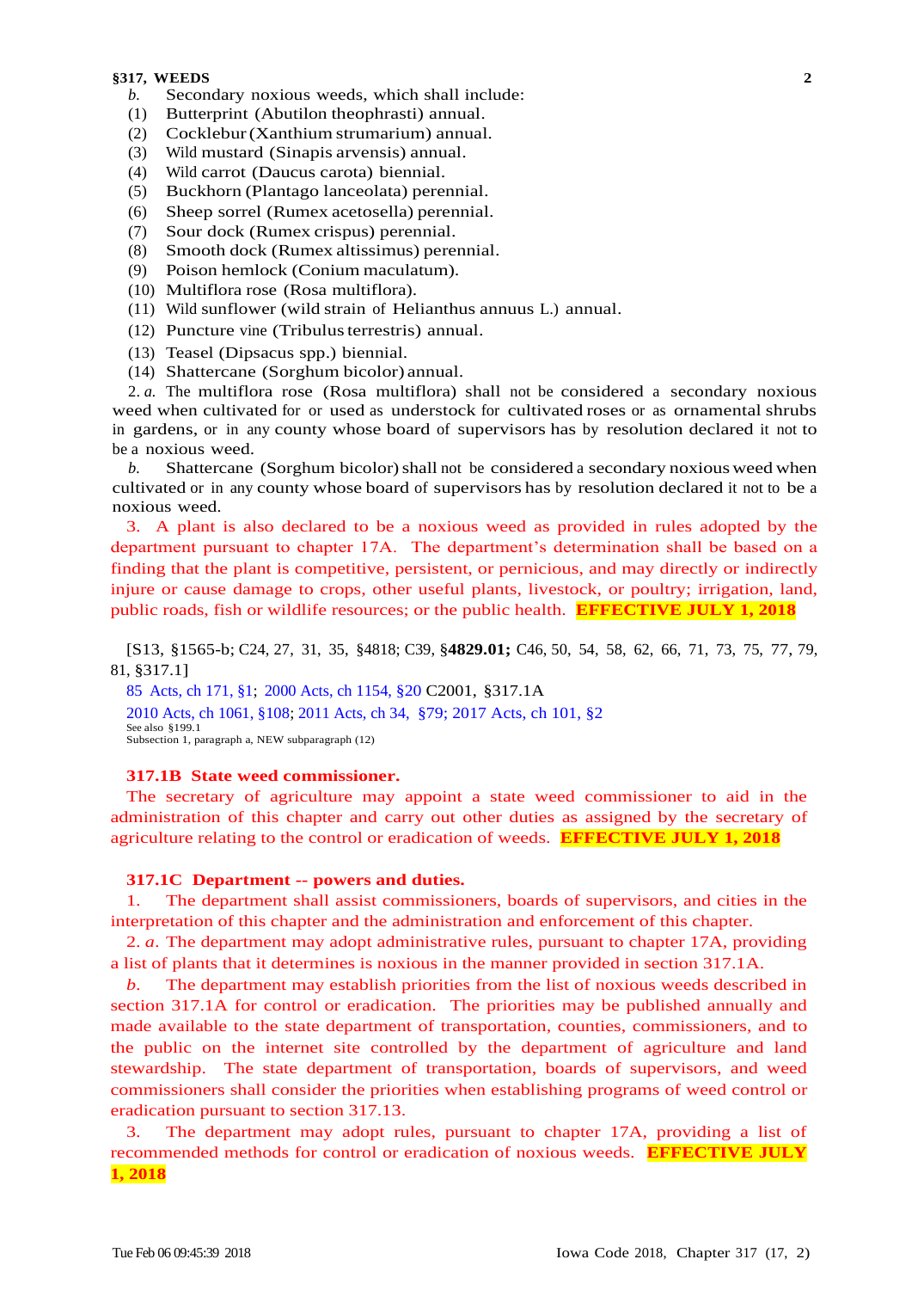#### **317.2 State botanist. 3**

The secretary of agriculture shall appoint as state botanist the head of the botany and plant pathology section of the Iowa agricultural experiment station whose duty shall be to cooperate in developing a constructive weed eradication program. **REPEALED EFFECTIVE JULY 1, 2018**

[C39, §**4829.02;** C46, 50, 54, 58, 62, 66, 71, 73, 75, 77, 79, 81, §317.2]

#### **317.3 Weed commissioner — standards for noxious weed control.**

The board of supervisors of each county may annually appoint a county weed commissioner who may be a person otherwise employed by the county and who passes minimum standards established by the department of agriculture and land stewardship for noxious weed identification and the recognized methods for noxious weed control and elimination. The county weed commissioner's appointment shall be effective as of March 1 and shall continue for a term at the discretion of the board of supervisors unless the commissioner is removed from office as provided for by law. The county weed commissioner may, with the approval of the board of supervisors, require that commercial applicators and their appropriate employees pass the same standards for noxious weed identification as established by the department of agriculture and land stewardship. The name and address of the person appointed as county weed commissioner shall be certified to the county auditor and to the secretary of agriculture within ten days of the appointment. The board of supervisors shall fix the compensation of the county weed commissioner and deputies. In addition to compensation, the commissioner and deputies shall be paid their necessary travel expenses. At the discretion of the board of supervisors, the weed commissioner shall attend a seminar or school conducted or approved by the department of agriculture and land stewardship relating to the identification, control, and elimination of noxious weeds.

The board of supervisors shall prescribe the time of year the weed commissioner shall perform the powers and duties of county weed commissioner under this [chapter](https://www.legis.iowa.gov/docs/code/317.pdf) which may be during that time of year when noxious weeds can effectively be killed. Compensation shall be for the period of actual work only although a weed commissioner assigned other duties not related to weed eradication may receive an annual salary. The board of supervisors shall likewise determine whether employment shall be by hour, day or month and the rate of pay for the employment time.

[S13, §1565-c, -d, -f; C24, 27, §4817; C31, 35, §4817, 4817-d1; C39, §**4829.03;** C46, 50, 54, 58, 62, 66, 71, 73, 75, 77, 79, 81, §317.3] 83 Acts, ch [123, §119, 209;](https://www.legis.iowa.gov/docs/acts/1983/CH0123.pdf) 85 [Acts, ch](https://www.legis.iowa.gov/docs/acts/1985/CH0160.pdf) 160, §1; 94 Acts, ch [1173, §14](https://www.legis.iowa.gov/docs/acts/1994/CH1173.pdf) Referred to in **[§331.321](https://www.legis.iowa.gov/docs/code/331.321.pdf)**

## **317.4 Direction and control.**

Each commissioner, subject to direction and control by the county board of supervisors, shall supervise the control and destruction of all noxious weeds in the county, including those growing within the limits of cities, within the confines of abandoned cemeteries, and along streets and highways unless otherwise provided. A commissioner shall notify the department of public safety of the location of marijuana plants found growing on public or private property. A commissioner may enter upon any land in the county at any time for the performance of the commissioner's duties, and shall hire the labor and equipment necessary subject to the approval of the board of supervisors.

[S13, §1565-c, -d, -f; C24, 27, 31, 35, §4817; C39, §**4829.04;** C46, 50, 54, 58, 62, 66, 71, 73, 75, 77, 79, 81, S81, §317.4; 81 [Acts, ch 117, §1047\]](https://www.legis.iowa.gov/docs/acts/1981/CH0117.pdf)

83 Acts, ch [123, §120, 209;](https://www.legis.iowa.gov/docs/acts/83/CH0123.pdf) 90 Acts, ch [1179, §2;](https://www.legis.iowa.gov/docs/acts/90/CH1179.pdf) [2010 Acts, ch](https://www.legis.iowa.gov/docs/acts/2010/CH1069.pdf) 1069, §87

## **317.5 Weeds in abandoned cemeteries.**

The commissioner shall control the weeds growing in abandoned cemeteries in the county needed. Spraying for control of weeds shall be limited to those circumstances when it practical to mow or otherwise control the weeds. **REPEALED EFFECTIVE JULY 1, 2018**

[C58, 62, 66, 71, 73, 75, 77, 79, 81, §317.5] 89 [Acts, ch 246, §7](https://www.legis.iowa.gov/docs/acts/1989/CH0246.pdf)

# **317.6 Entering land to destroy weeds — notice.**

If there is a substantial failure by the owner or person in possession or control of any land to comply with any order of destruction pursuant to the provisions of this [chapter,](https://www.legis.iowa.gov/docs/code/317.pdf) the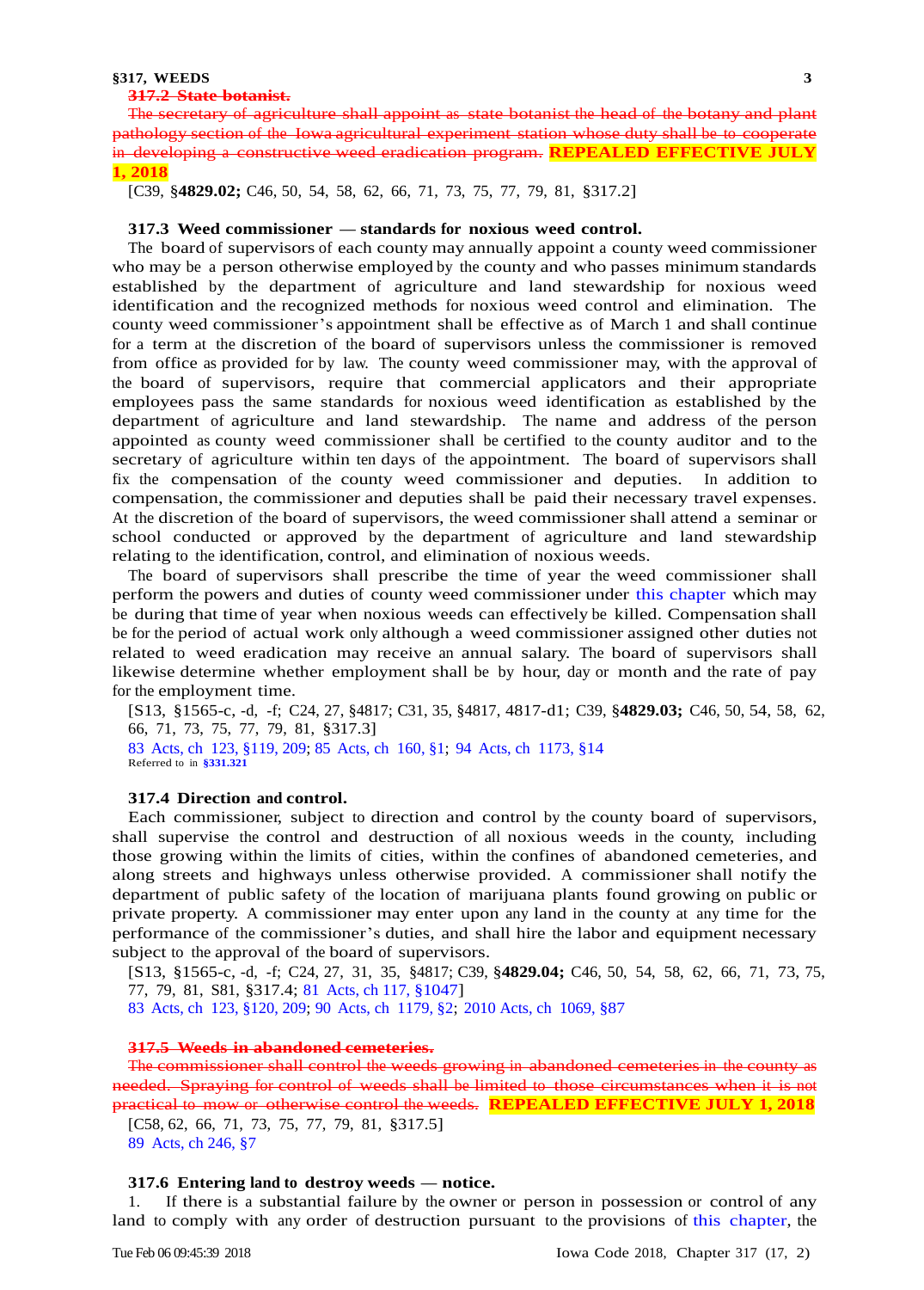county weed commissioner, including the weed commissioner's deputies, or employees **3** acting under the weed commissioner's direction may enter upon any land within the commissioner's county for the purpose of destroying noxious weeds.

2. The entry may be made without the consent of the landowner or person in possession or control of the land. However, the actual work of destruction shall not be commenced until five days after the landowner and the person in possession or control of the land have been notified.

3. The notice shall state the facts relating to failure of compliance with the county program of weed destruction order or orders made by the board of supervisors. The notice shall be delivered by personal service on the owner and persons in possession and control of the land. The personal service may be served by the weed commissioner or any person designated in writing by the weed commissioner. However, in lieu of personal service, the weed commissioner may provide that the notice be delivered by certified mail. A copy of the notice shall be filed in the office of the county auditor. The last known address of the owner or person in possession or control of the land may be ascertained, if necessary, from the last tax list in the county treasurer's office. Where any person owning land within the county has filed a written instrument in the office of the county auditor designating the name and address of its agent, the notice may be delivered to that agent. In computing time for notice, it shall be from the date of service as evidenced on the return of service. If delivery is made by certified mail, it shall be from the date of mailing.

[S13, §1565-c, -d, -f; C24, §4817; C27, 31, 35, §4817, 4823-b1; C39, §**4829.05, 4829.06;** C46, §317.5, 317.6; C50, 54, 58, 62, 66, 71, 73, 75, 77, 79, 81, §317.6] [2005 Acts, ch](https://www.legis.iowa.gov/docs/acts/2005/CH0039.pdf) 39, §1; [2010 Acts, ch 1061, §109](https://www.legis.iowa.gov/docs/acts/2010/CH1061.pdf) Referred to in **[§317.16](https://www.legis.iowa.gov/docs/code/317.16.pdf)**

# **317.7 Report to board.**

Each weed commissioner shall for the territory under the commissioner's jurisdiction on or before the first day of November of each year make a written report to the board of supervisors. Said report shall state:

1. The name and location of all primary noxious weeds, and any new weed which appears to be a serious pest.

2. A detailed statement of the treatment used, and future plans, for eradication of weeds on each infested tract on which the commissioner has attempted to exterminate weeds, together with the costs and results obtained.

3. A summary of the weed situation within the jurisdiction, together with suggestions and recommendations which may be proper and useful, a copy of which shall be forwarded to the state secretary of agriculture.

[S13, §1565-c, -d, -f; C24, 27, 31, 35, §4817; C39, §**4829.07;** C46, 50, 54, 58, 62, 66, 71, 73, 75, 77, 79, 81, §317.7]

#### **317.8 Duty of secretary of agriculture or secretary's designee.**

The secretary of agriculture or the secretary's designee is vested with the following duties, powers and responsibilities:

1. The secretary or the secretary's designee shall serve as state weed commissioner, and shall cooperate with all boards of supervisors and weed commissioners, and shall furnish blank forms for reports made by the supervisors and commissioners.

2. The secretary or the secretary's designee may, upon recommendation of the state botanist, temporarily declare noxious any new weed appearing in the state which possesses the characteristics of a serious pest.

The secretary or the secretary's designee shall aid the supervisors in the interpretation of the weed law, and make suggestions to promote extermination of noxious weeds.

4. The secretary or the secretary's designee shall aid the supervisors in enforcement of the weed law as it applies to all state lands, state parks and primary roads, and may impose a maximum penalty of a ten dollar fine for each day, up to ten days, that the state agency in control of land fails to comply with an order for destruction of weeds made pursuant to [this](https://www.legis.iowa.gov/docs/code/317.pdf)  [chapter.](https://www.legis.iowa.gov/docs/code/317.pdf) **REPEALED EFFECTIVE JULY 1, 2018**

[S13, §1565-c, -d, -f; C24, 27, 31, 35, §4817; C39, §**4829.08;** C46, 50, 54, 58, 62, 66, 71, 73, 75, 77, 79, 81, §317.8]

85 [Acts, ch 171, §2;](https://www.legis.iowa.gov/docs/acts/1985/CH0171.pdf) 87 [Acts, ch 115, §48](https://www.legis.iowa.gov/docs/acts/1987/CH0115.pdf)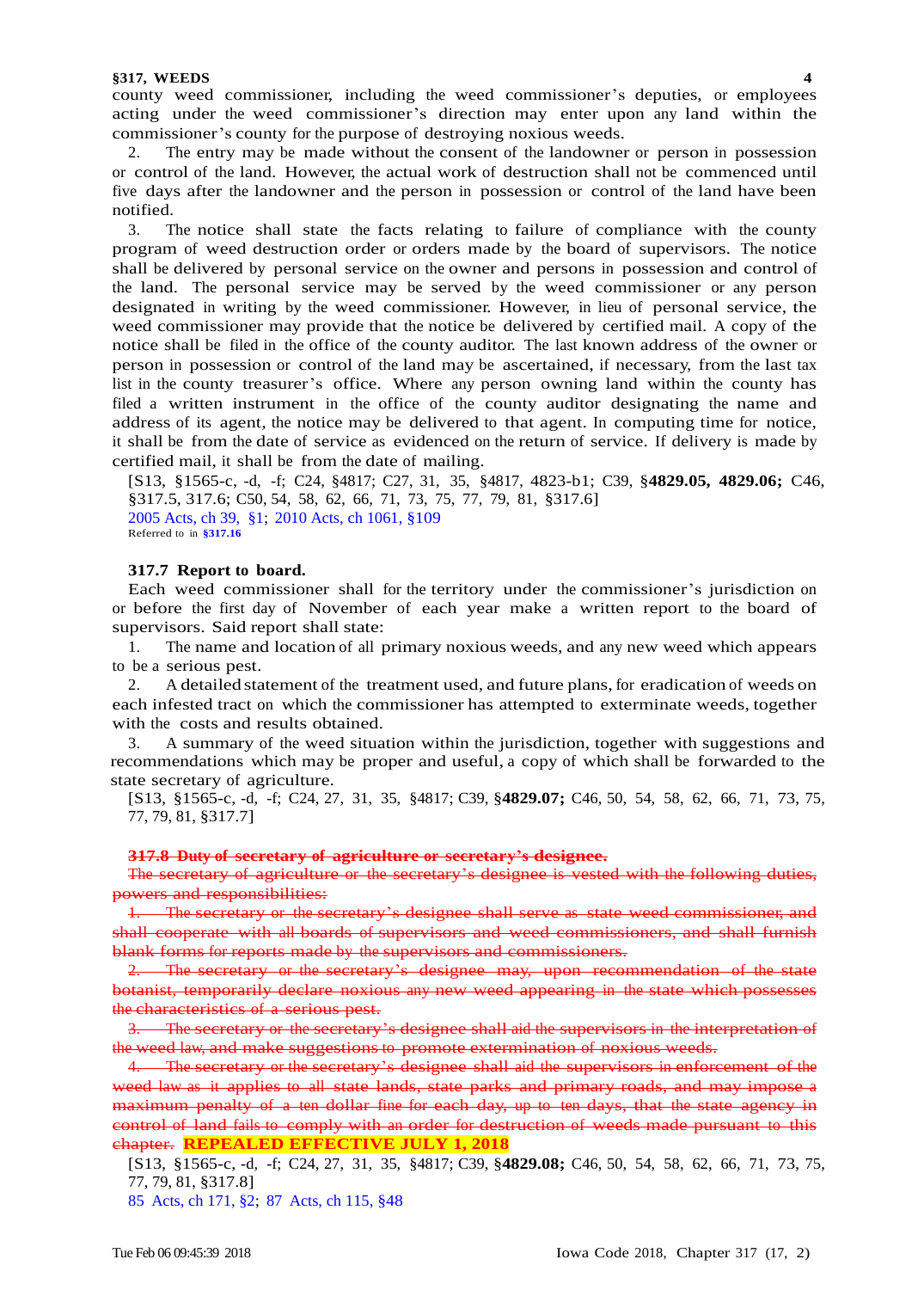#### **317.9 Duty of board to enforce. 3**

The responsibility for the enforcement of the provisions of this [chapter](https://www.legis.iowa.gov/docs/code/317.pdf) shall be vested in the board of supervisors as to all farm lands, railroad lands, abandoned cemeteries, state lands and state parks, primary and secondary roads; roads, streets and other lands within cities unless otherwise provided.

[S13, §1565-c, -d, -f; C24, 27, 31, 35, §4817; C39, §**4829.09;** C46, 50, 54, 58, 62, 66, 71, 73, 75, 77, 79, 81, §317.9]

## **317.10 Duty of owner or tenant.**

Each owner and each person in the possession or control of any lands shall cut, burn, or otherwise destroy, in whatever manner may be prescribed by the board of supervisors, all noxious weeds thereon as defined in this [chapter](https://www.legis.iowa.gov/docs/code/317.pdf) at such times in each year and in such manner as shall be prescribed in the program of weed destruction order or orders made by the board of supervisors, and shall keep said lands free from such growth of any other weeds, as shall render the streets or highways adjoining said land unsafe for public travel.

[SS15, §1565-a; C24, 27, 31, 35, §4819; C39, §**4829.10;** C46, 50, 54, 58, 62, 66, 71, 73, 75, 77, 79, 81, §317.10]

## **317.11 Weeds on roads — harvesting of grass.**

1. The county boards of supervisors and the state department of transportation shall control or eradicate noxious weeds growing on the roads under their jurisdiction. Spraying for control of noxious weeds shall be limited to those circumstances when it is not practical to mow or otherwise control the noxious weeds. **EFFECTIVE JULY 1, 2018**

2. Nothing under this [chapter](https://www.legis.iowa.gov/docs/code/317.pdf) shall prevent the landowner from harvesting, in proper season on or after July 15, the grass grown on the road along the landowner's land except for vegetation maintained for highway purposes as part of an integrated roadside vegetation management plan which is consistent with the objectives in section [314.22.](https://www.legis.iowa.gov/docs/code/314.22.pdf)

[S13, §1565-c, -d, -f; SS15, §1565-a; C24, 27, 31, 35, §4817, 4819; C39, §**4829.11;** C46, 50, 54, 58, 62, 66, 71, 73, 75, 77, 79, 81, §317.11]

89 [Acts, ch 246, §8;](https://www.legis.iowa.gov/docs/acts/89/CH0246.pdf) [2010 Acts, ch 1164, §2](https://www.legis.iowa.gov/docs/acts/2010/CH1164.pdf)

#### **317.12 Weeds on railroad or public lands and gravel pits.**

All noxious weeds on railroad lands, public lands and within incorporated cities shall be treated in such manner, approved by the board of supervisors, as shall prevent seed production and either destroy or prevent the spread of noxious weeds to adjoining lands. Gravel pits infested with noxious weeds shall not be used as sources of gravel for public highways without previous treatment approved by board of supervisors.

[S13, §1565-c, -d, -f; SS15, §1565-a; C24, 27, 31, 35, §4817, 4819; C39, §**4829.12;** C46, 50, 54, 58, 62, 66, 71, 73, 75, 77, 79, 81, §317.12]

# **317.13 Program of control or eradication.**

1. The board of supervisors of each county may each year, upon recommendation of the county weed commissioner by resolution prescribe and order a program of weed control or eradication for purposes of complying with all sections of this [chapter.](https://www.legis.iowa.gov/docs/code/317.pdf) The county board of supervisors of each county may also by adopting adopt an integrated roadside vegetation management plan preseribe and order as part of a program of weed control or eradication for purposes of complying with all sections of this [chapter.](https://www.legis.iowa.gov/docs/code/317.pdf) The program for weed control ordered or adopted by the county board of supervisors shall provide that spraying for control of weeds shall be limited to those circumstances when it is not practical to mow or otherwise control the weeds.

The program of weed control or eradication shall include a program of issuing permits for the burning, mowing, or spraying of roadsides by private individuals. The county board of supervisors shall allow only that burning, mowing, or spraying of roadsides by private individuals that is consistent with the adopted integrated roadside vegetation management plan. This paragraph subsection applies only to those roadside areas of a county which are included in an integrated roadside vegetation management plan. **EFFECTIVE JULY 1, 2018**

[S13, §1565-c, -d; C24, 27, 31, 35, §4821; C39, §**4829.13;** C46, 50, 54, 58, 62, 66, 71, 73, 75, 77, 79, 81, §317.13]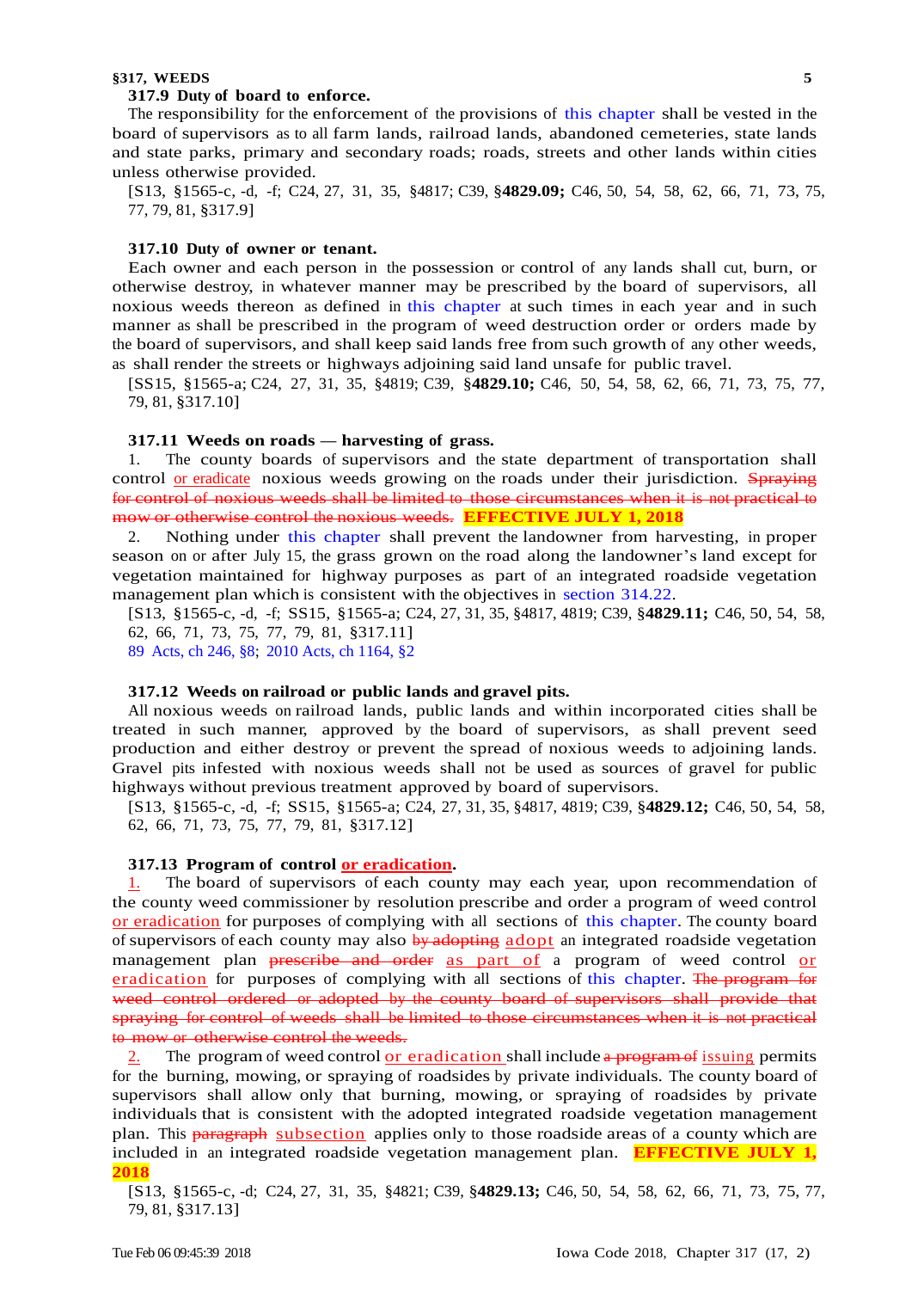85 Acts, ch [171, §3;](https://www.legis.iowa.gov/docs/acts/1985/CH0171.pdf) 89 Acts, ch [246, §9;](https://www.legis.iowa.gov/docs/acts/1989/CH0246.pdf) 90 Acts, ch [1267, §36](https://www.legis.iowa.gov/docs/acts/1990/CH1267.pdf) **3** Referred to in **[§317.14](https://www.legis.iowa.gov/docs/code/317.14.pdf)**

# **317.14 Notice of program.**

1. Notice of any order made pursuant to [section](https://www.legis.iowa.gov/docs/code/317.13.pdf) 317.13 shall be given by one publication in the official newspapers of the county and shall be directed to all property owners.

2. The notice shall state:

*a.* The time for destruction.

*b.* The manner of destruction, if other than cutting above the surface of the ground.

*c.* That, unless the order is complied with, the weed commissioner shall cause the weeds to be destroyed and the cost of destroying the weeds will be taxed against the real estate on which the noxious weeds are destroyed.

[S13, §1565-c, -d; C24, 27, 31, 35, §4822; C39, §**4829.14;** C46, 50, 54, 58, 62, 66, 71, 73, 75, 77, 79, 81, §317.14]

[2010 Acts, ch 1061, §110](https://www.legis.iowa.gov/docs/acts/2010/CH1061.pdf)

# **317.14A Special requirements for the control or elimination of Palmer amaranth on conservation reserve program land.**

The program for weed control established pursuant to section 317.13, and any order issued under that program, shall not apply to the control or elimination of Palmer amaranth (Amaranthus palmeri) on land enrolled in the conservation reserve program as described in 7 C.F.R. pt. 1410, unless the control or elimination measures comply with the conservation reserve program requirements for that land including contract requirements. The board of supervisors in adopting the program for weed control, or the commissioner in administering the program, shall seek cooperation with the United States department of agriculture, which may include the department's farm service agency office for that county, the farm service agency's state office, or any other office or official designated by the department.

2017 Acts, ch 101, §3 NEW section

## **317.15 Loss or damage to crops.**

The loss or damage to crops or property incurred by reason of such destruction shall be borne by the titleholder of said real estate, unless said real estate shall be sold under contract whereby possession has been delivered to the purchaser, in which event such purchaser shall bear such loss or damage, excepting where a contract has been entered into providing a different adjustment for such loss or damage.

[S13, §1565-c, -d; C24, 27, 31, 35, §4822; C39, §**4829.15;** C46, 50, 54, 58, 62, 66, 71, 73, 75, 77, 79, 81, §317.15]

#### **317.16 Failure to comply.**

1. In case of a substantial failure to comply by the date prescribed in any order of destruction of weeds made pursuant to this [chapter,](https://www.legis.iowa.gov/docs/code/317.pdf) the weed commissioner may do any of the following:

*a.* Enter upon the land as provided in [section](https://www.legis.iowa.gov/docs/code/317.6.pdf) 317.6 and provide for the destruction of the weeds as provided in [section](https://www.legis.iowa.gov/docs/code/317.6.pdf) 317.6.

*b.* Impose a maximum penalty of a ten dollar fine for each day, up to ten days, that the owner or person in possession or control of the land fails to comply. If a penalty is imposed and the owner or person in possession or control of the land fails to comply, the weed commissioner shall cause the weeds to be destroyed.

2. If the weed commissioner enters the land and causes the weeds to be destroyed, the actual cost and expense of cutting, burning, or otherwise destroying the weeds, along with the cost of providing notice and special meetings or proceedings, if any, shall be paid by the county and, together with the additional assessment to apply toward costs of supervision and administration, be recovered by an assessment against the tract of real estate on which the weeds were growing, as provided in section [317.21.](https://www.legis.iowa.gov/docs/code/317.21.pdf) Any fine imposed under this [section](https://www.legis.iowa.gov/docs/code/317.16.pdf) shall be recovered by a similar assessment.

[S13, §1565-c, -d; C24, 27, 31, 35, §4823; C39, §**4829.16;** C46, 50, 54, 58, 62, 66, 71, 73, 75, 77, 79, 81, §317.16]

83 Acts, ch [123, §121, 209;](https://www.legis.iowa.gov/docs/acts/1983/CH0123.pdf) 85 [Acts, ch](https://www.legis.iowa.gov/docs/acts/1985/CH0171.pdf) 171, §4; [2005 Acts, ch](https://www.legis.iowa.gov/docs/acts/2005/CH0039.pdf) 39, §2 Referred to in **[§317.21](https://www.legis.iowa.gov/docs/code/317.21.pdf)**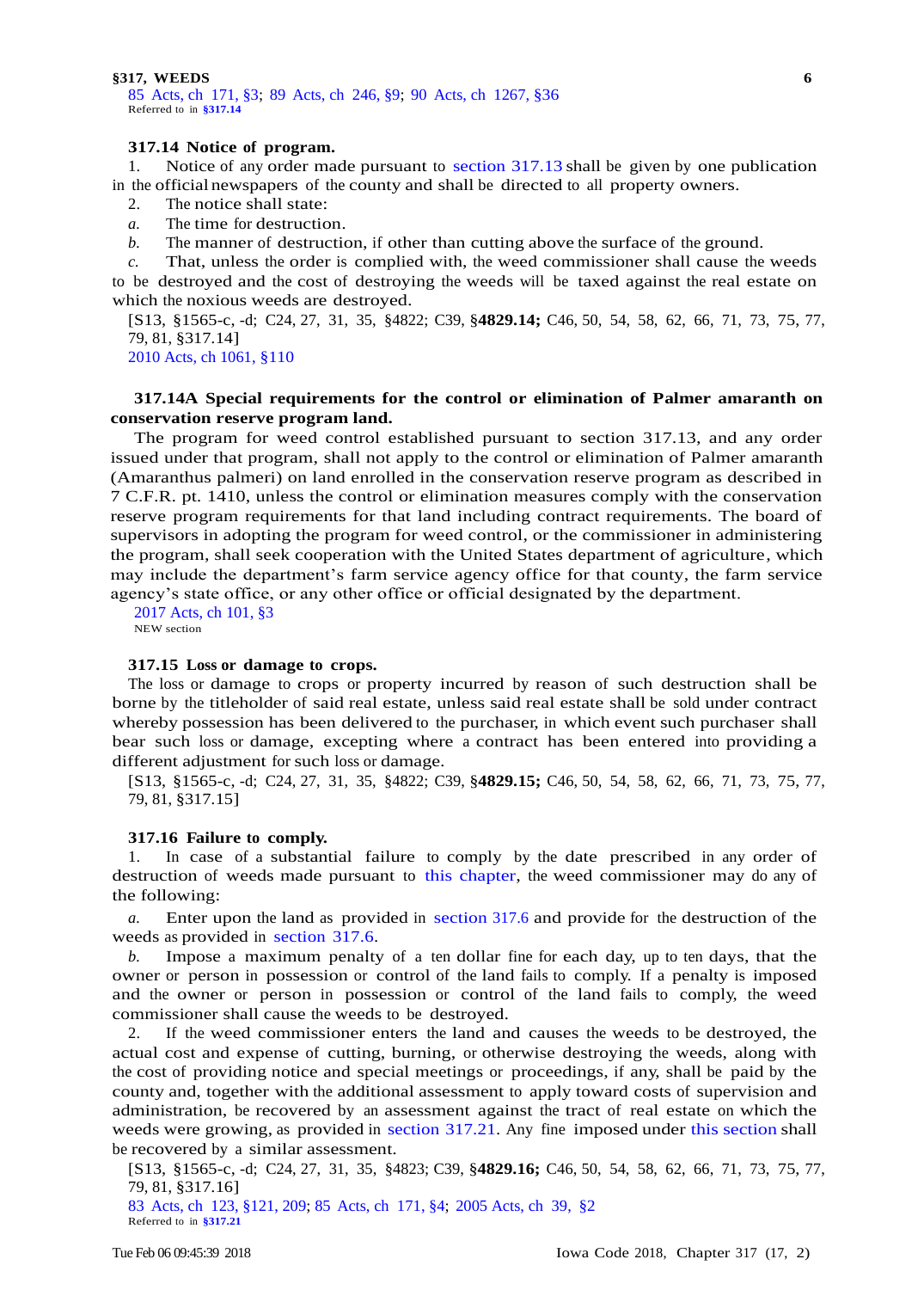## **317.17 Additional noxious weeds.**

The board of supervisors shall order the weed commissioner, or commissioners, to destroy or cause to be destroyed any new weeds declared to be noxious by the secretary of agriculture, the cost of which shall be borne by the county. **REPEALED EFFECTIVE JULY 1, 2018** [C39, §**4829.17;** C46, 50, 54, 58, 62, 66, 71, 73, 75, 77, 79, 81, §317.17]

#### **317.18 Order for weed control on roads.**

The A county board of supervisors and the state department of transportation shall control or eradicate noxious weeds growing on the roads under their jurisdiction. A board of supervisors may order all noxious weeds, within the right-of-way of all roads under county jurisdiction  $\leftrightarrow$  be ext, burned, or otherwise controlled to prevent seed production or eradicated, either upon its own motion or upon receipt of written notice requesting the action from any residents of the township in which the roads are located, or any person regularly using the roads. The order shall be consistent with the county integrated roadside vegetation management plan, if the county has adopted such a plan,  $\frac{1}{2}$  and  $\frac{1}{2}$  the order shall define the roads along which noxious weeds are required to be eut, burned, or otherwise controlled or eradicated and shall require the weeds to be eut, burned, or otherwise controlled or eradicated within fifteen days after the publication of the order in the official newspapers of the county or as prescribed in the county's integrated roadside vegetation management plan. The order shall provide that spraying for control of noxious weeds shall be limited to those circumstances when it is not practical to mow or otherwise control the weeds. **EFFECTIVE JULY 1, 2018**

[C39, §**4829.18;** C46, 50, 54, 58, 62, 66, 71, 73, 75, 77, 79, 81, §317.18] 83 Acts, ch 123, [§122, 209;](https://www.legis.iowa.gov/docs/acts/1983/CH0123.pdf) 85 Acts, ch [171, §5;](https://www.legis.iowa.gov/docs/acts/1985/CH0171.pdf) 89 Acts, ch [246, §10;](https://www.legis.iowa.gov/docs/acts/1989/CH0246.pdf) 98 Acts, ch [1075, §14](https://www.legis.iowa.gov/docs/acts/1998/CH1075.pdf)

#### **317.19 Road clearing appropriation.**

1. The board of supervisors may appropriate moneys to be used for the purposes of cutting, burning, or otherwise controlling or eradicating weeds or brush within the right-ofway of roads under county jurisdiction in a manner consistent with the county's roadside vegetation management plan, if the county has adopted such a plan, or in time to prevent reseeding program of weed control or eradication pursuant to section 317.13, except as provided in [section 314.17.](https://www.legis.iowa.gov/docs/code/314.17.pdf) The moneys appropriated shall not be spent on spraying for control of weeds except in those circumstances when it is not practical to mow or otherwise control the weeds. **EFFECTIVE JULY 1, 2018**

2. The board of supervisors may purchase or hire necessary equipment or contract with the adjoining landowner to carry out this [section.](https://www.legis.iowa.gov/docs/code/317.19.pdf)

83 Acts, ch [123, §123, 209;](https://www.legis.iowa.gov/docs/acts/83/CH0123.pdf) 84 Acts, ch [1219, §20;](https://www.legis.iowa.gov/docs/acts/84/CH1219.pdf) 85 [Acts, ch](https://www.legis.iowa.gov/docs/acts/85/CH0171.pdf) 171, §6; 89 Acts, ch [246, §11;](https://www.legis.iowa.gov/docs/acts/89/CH0246.pdf) 98 [Acts,](https://www.legis.iowa.gov/docs/acts/98/CH1075.pdf)  [ch 1075, §15;](https://www.legis.iowa.gov/docs/acts/98/CH1075.pdf) [2010 Acts, ch 1164, §3](https://www.legis.iowa.gov/docs/acts/2010/CH1164.pdf)

#### **317.20 Equipment and materials — use on private property.**

The board of supervisors may appropriate moneys for the purpose of purchasing weed eradicating equipment and materials to carry out the duties of the commissioner for use on all lands in the county, public or private, and for the payment of the necessary expenses and compensation of the commissioner, and the commissioner's deputies, if any. When equipment or materials so purchased are used on private property within the corporate limits of cities by the commissioner, the cost of materials used and an amount to be fixed by the board of supervisors for the use of the equipment shall be returned by the county treasurer upon the collection of the special assessment taxed against the property. In the certification to the county treasurer by the county auditor this apportionment shall be designated along with the special tax assessed under section [317.21.](https://www.legis.iowa.gov/docs/code/317.21.pdf) The equipment and its use are subject to the authorization and direction of the county board of supervisors.

83 [Acts, ch 123, §124, 209](https://www.legis.iowa.gov/docs/acts/1983/CH0123.pdf) Referred to in **[§331.559](https://www.legis.iowa.gov/docs/code/331.559.pdf)**

# **317.21 Cost of weed destruction.**

When the commissioner destroys any weeds under the authority of section [317.16,](https://www.legis.iowa.gov/docs/code/317.16.pdf) after failure of the landowner responsible to destroy such weeds pursuant to the order of the board of supervisors, the cost of the destruction shall be assessed against the land and collected from the landowner responsible in the following manner:

1. Annually, after the weed commissioner has completed the program of destruction of

Tue Feb 06 09:45:39 2018 Iowa Code 2018, Chapter 317 (17, 2)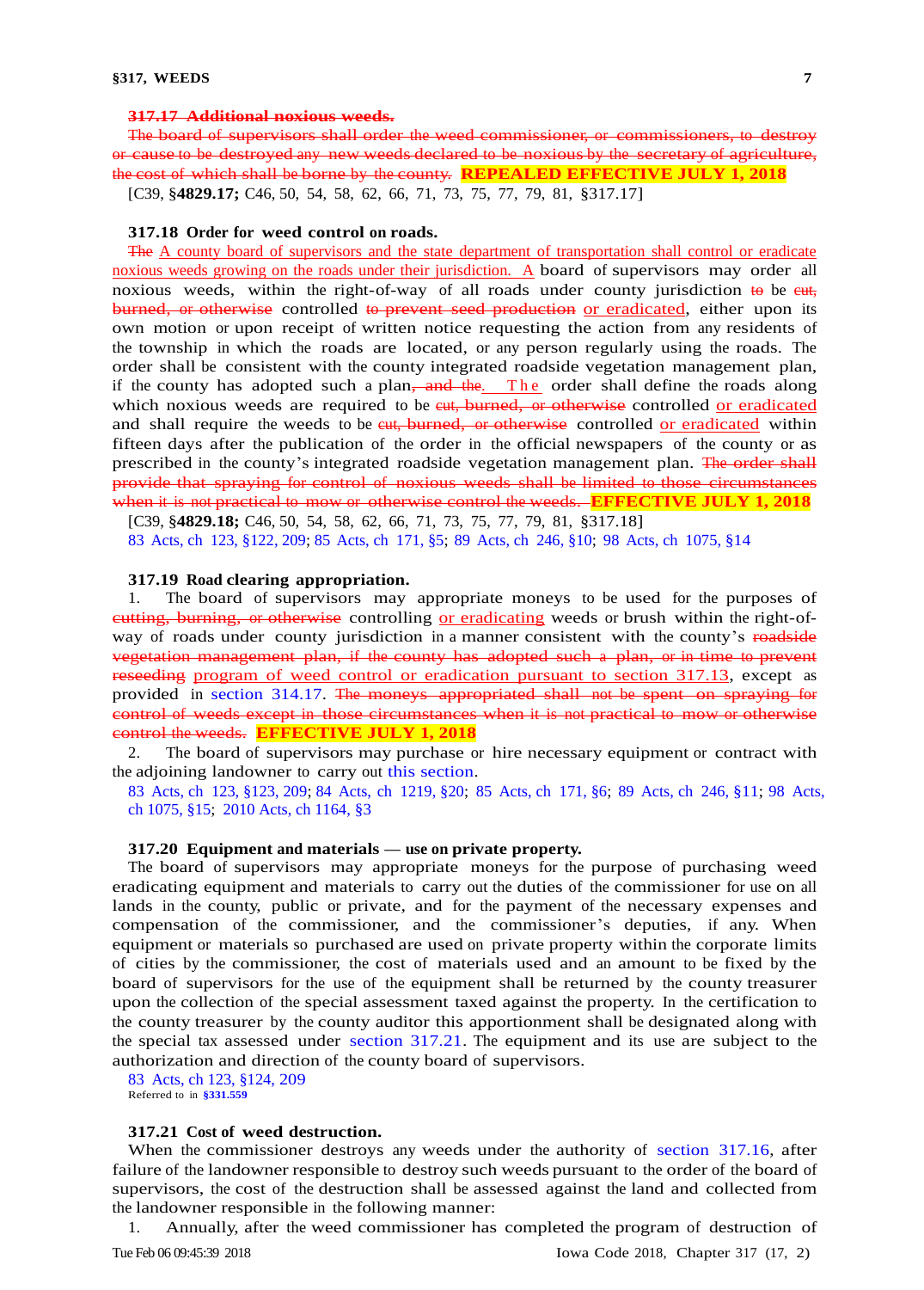weeds by reason of noncompliance by persons responsible for the destruction, the board of supervisors shall determine as to each tract of real estate the actual cost of labor and materials used by the commissioner in cutting, burning, or otherwise destroying the weeds, the cost of serving notice, and of special meetings or proceedings, if any. To the total of all sums expended, the board shall add an amount equal to twenty-five percent of that total to compensate for the cost of supervision and administration and assess the resulting sum against the tract of real estate by a special tax, which shall be certified to the county auditor and county treasurer by the clerk of the board of supervisors, and shall be placed upon the tax books, and collected, with interest after delinquent, in the same manner as other unpaid taxes. The tax shall be due on March 1 after assessment, and shall be delinquent from April 1 after due. However, when the last day of March is a Saturday or Sunday, such amount shall be delinquent from the second business day of April. When collected, the moneys shall be paid into the fund from which the costs were originally paid.

2. Before making any such assessment, the board of supervisors shall prepare a plat or schedule showing the several lots, tracts of land or parcels of ground to be assessed which shall be in accord with the assessor's records and the amount proposed to be assessed against each of the same for destroying or controlling weeds during the fiscal year.

3. Such board shall thereupon fix a time for the hearing on such proposed assessments, which time shall not be later than December 15 of the year, and at least twenty days prior to the time thus fixed for such hearing shall give notice thereof to all concerned that such plat or schedule is on file, and that the amounts as shown therein will be assessed against the several lots, tracts of land or parcels of ground described in said plat or schedule at the time fixed for such hearing, unless objection is made thereto. Notice of such hearing shall be given by one publication in official county newspapers in the county in which the property to be assessed is situated; or by posting a copy of such notice on the premises affected and by mailing a copy by certified mail to the last known address of the person owning or controlling said premises. At such time and place the owner of said premises or anyone liable to pay such assessment, may appear with the same rights given by law before boards of review, in reference to assessments for general taxation.

[S13, §1565-c, -d; C24, 27, §4824, 4825; C31, 35, §4824, 4825, 4825-c1, -c2; C39, §**4829.19;** C46, §317.20; C50, 54, 58, 62, 66, 71, 73, 75, 77, 79, 81, §317.21] 85 [Acts, ch](https://www.legis.iowa.gov/docs/acts/1985/CH0171.pdf) 171, §7; 92 Acts, ch [1016, §4;](https://www.legis.iowa.gov/docs/acts/1992/CH1016.pdf) 98 Acts, ch [1107, §7;](https://www.legis.iowa.gov/docs/acts/1998/CH1107.pdf) [2005 Acts, ch](https://www.legis.iowa.gov/docs/acts/2005/CH0034.pdf) 34, §2, 26

Referred to in **[§317.16](https://www.legis.iowa.gov/docs/code/317.16.pdf)**, **[§317.20](https://www.legis.iowa.gov/docs/code/317.20.pdf)**, **[§331.502](https://www.legis.iowa.gov/docs/code/331.502.pdf)**, **[§331.559](https://www.legis.iowa.gov/docs/code/331.559.pdf)**

#### **317.22 Duty of highway maintenance personnel.**

All officers directly responsible for the care of public highways shall make a complaint to the weed commissioners or board of supervisors, if it appears that the provisions of [this](https://www.legis.iowa.gov/docs/code/317.pdf)  [chapter](https://www.legis.iowa.gov/docs/code/317.pdf) may not be complied with in time to prevent the blooming and maturity of noxious weeds or the unlawful growth of weeds or marijuana, whether in the streets or highways for which they are responsible or upon lands adjacent to the same.

[S13, §1565-c, -e; C24, 27, 31, 35, §4826; C39, §**4829.20;** C46, §317.21; C50, 54, 58, 62, 66, 71, 73, 75, 77, 79, 81, §317.22]

90 [Acts, ch 1179, §3](https://www.legis.iowa.gov/docs/acts/1990/CH1179.pdf)

## **317.23 Duty of county attorney.**

It shall be the duty of the county attorney upon complaint of any citizen that any officer charged with the enforcement of the provisions of this [chapter](https://www.legis.iowa.gov/docs/code/317.pdf) has neglected or failed to perform the officer's duty, to enforce the performance of such duty.

[C24, 27, 31, 35, §4828; C39, §**4829.21;** C46, §317.22; C50, 54, 58, 62, 66, 71, 73, 75, 77, 79, 81, §317.23]

Referred to in **[§331.756\(56\)](https://www.legis.iowa.gov/docs/code/331.756.pdf)**

## **317.24 Punishment of officer.**

Any officer referred to in this [chapter](https://www.legis.iowa.gov/docs/code/317.pdf) who neglects or fails to perform the duties incumbent upon the officer under the provisions of this [chapter](https://www.legis.iowa.gov/docs/code/317.pdf) shall be guilty of a simple misdemeanor. [S13, §1565-i; C24, 27, 31, 35, §4829; C39, §**4829.22;** C46, §317.23; C50, 54, 58, 62, 66, 71, 73, 75, 77, 79, 81, §317.24]